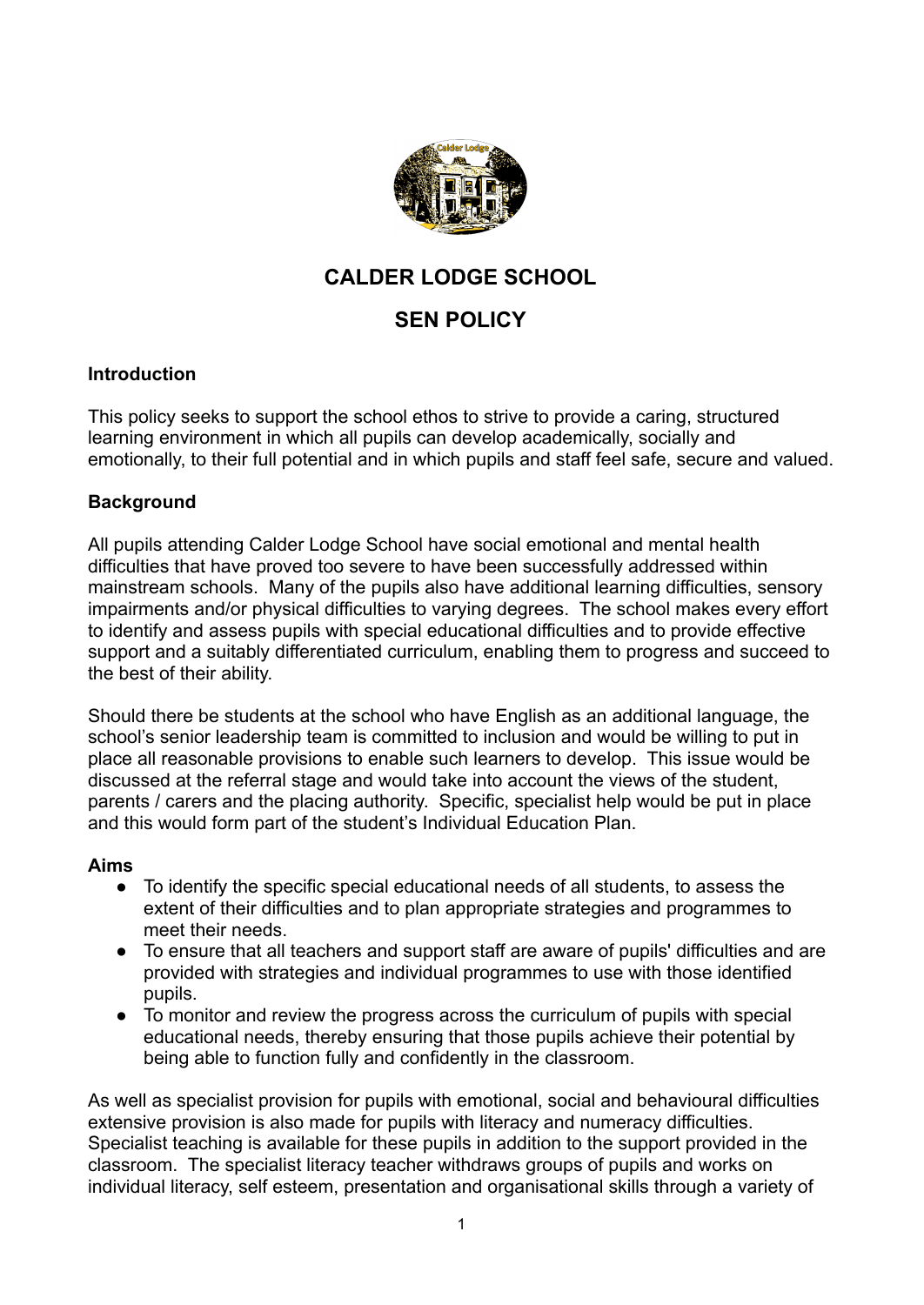literacy programmes. Literacy is also addressed across the whole curriculum. Numeracy difficulties are addressed both within Maths lessons and through individual sessions for those pupils needing this level of support.

Each new pupil has a baseline assessment in literacy and numeracy within six weeks of entering the school. This gives a baseline on single word reading, sentence reading, phonic reading, spelling, reasoning, visual memory, auditory memory and phonological processing ability. Re-assessment will be carried out if and when required.

All students have an Individual Education Plan which responds to the student's statement objectives and key targets related to them. Typically, these targets would be concerned with behaviour and progress in basic skills but may also refer to attendance.

All pupils have access to the National Curriculum. Their learning is supported by Key Workers in the classroom. These support staff have copies of IEPs and help those pupils to work towards their targets. Pupils who are withdrawn from lessons for literacy or numeracy support or who have been absent for any other reason are helped by support staff and teachers to catch up missed work.

The school aims to ensure that, as a result both of effective programmes and support for identified pupils and the whole school approach to literacy, all pupils will leave school at least functionally literate.

Calder Lodge employs the services of a SENCO whose role includes:

- Baselining of each new pupil.
- Testing and identifying curriculum needs which are included in the IEP.
- Liaising and advising colleagues.
- Overseeing each child's Individual Education Plan via a system of formal review meetings three times per year with each class teacher.
- Teaching pupils individually, and in small groups.
- Assisting class teachers to teach individuals successfully by providing in-class support.
- Ordering resources that will aid all staff in their ability to support the boys with their individual needs.
- Overseeing the ongoing assessment of children with learning difficulties.
- Contributing to in-service training and pupil focused weekly staff meetings.

Parents / carers are encouraged to discuss any concerns they may have about their child's / ward's progress at Annual Review meetings. They may also contact the school at any time to arrange an appointment to discuss their concerns. The school has a Home School Liaison service. The Deputy Head Teacher maintains regular contact with all parents, visiting home at least once during the year.

The school works closely with the placing Local Authorities, Educational Psychologists, Education Welfare Services, Children's Services, Youth Justice, the Police and the Health Authorities. Close liaison with parents / carers and with these agencies helps the school to work with each pupil as an individual with regard to their circumstances outside school. Awareness by staff of these circumstances can help the school ensure that they have as little detrimental impact as possible on their educational progress and that they achieve their full potential during their time at Calder Lodge School.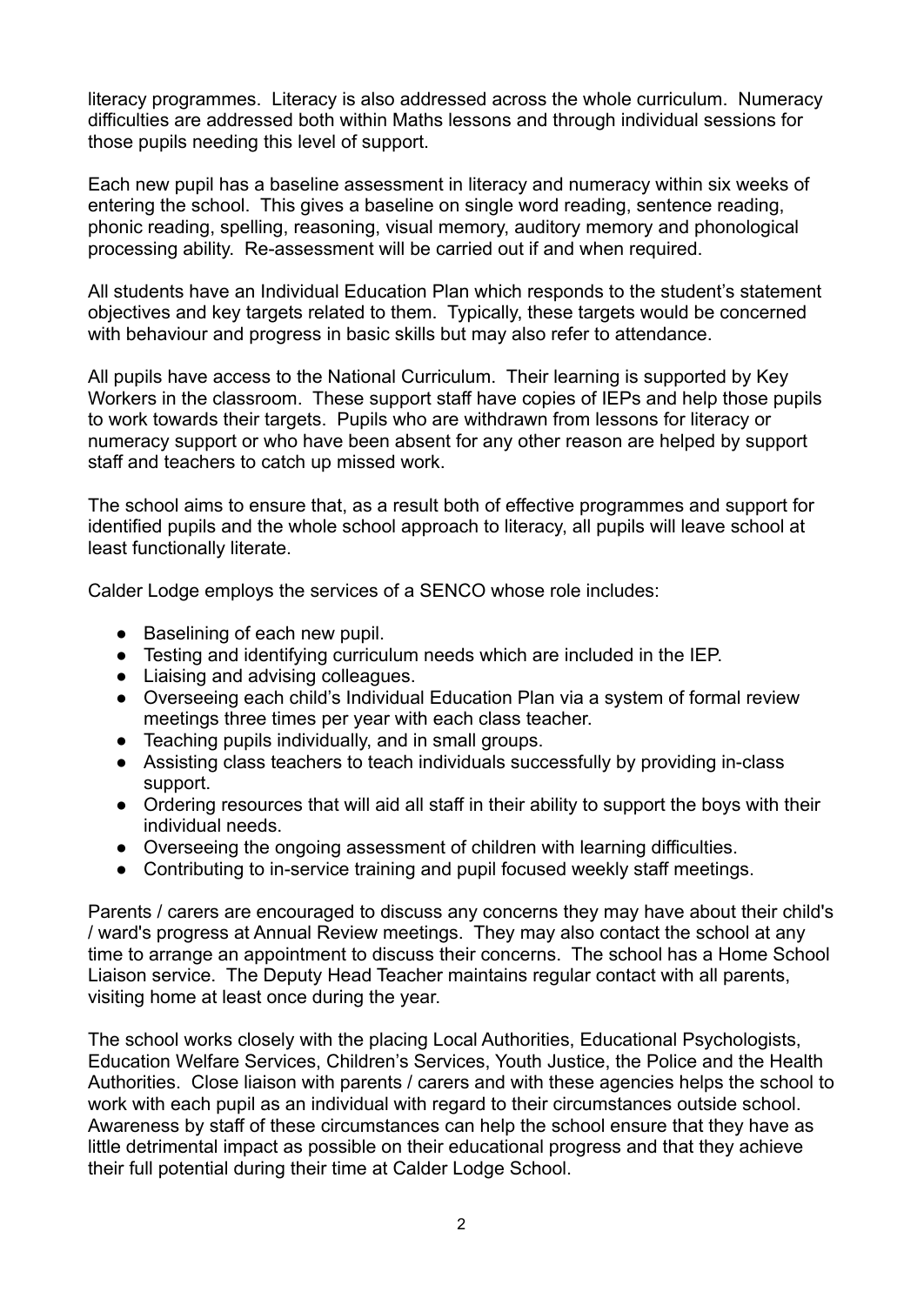## **Individual Behaviour Support Plans**

Individual Behaviour Support Plans are produced following a risk assessment indicating that there is a risk of physical intervention being required. A register of pupils with BSPs and copies of current BSPs are kept centrally. All staff are kept aware of the contents of BSPs for mutual health and safety purposes. IBSPs contain the following information:

- Management strategies for the classroom which maximize the pupils potential to learn.
- Typical behaviours which can lead to confrontation.
- Strategies to prevent confrontation and defuse the situation.
- Recommended strategies and techniques when physical intervention is unavoidable.
- Typical behaviours during physical restraint if known.
- Strategies / techniques to be used or avoided during physical restraint.
- Essential medical or other information.
- Staff relationships which are particularly positive.

#### **Annual Reviews**

A statutory review of each pupil's progress towards meeting the objectives written in the statement of special educational needs is held each year.

Before each review a report of the pupil's progress in each subject is written by their teachers and the key worker writes a summary report of their social and behavioural progress. This school report is circulated to parents, carers, the LA and other agencies two weeks before the review takes place.

The review also includes a review of the student's progress in terms of Learning behaviour, Conduct behaviour and Emotional behaviour. This information is taken from the school's behaviour improvement tracking system.

During the week before the review the pupil has the opportunity to discuss the report and his progress with a member of staff and to complete a form recording his own views.

Parents / carers and pupils are encouraged to attend the reviews. Newly agreed targets and recommendations are sent to the LA following the review.